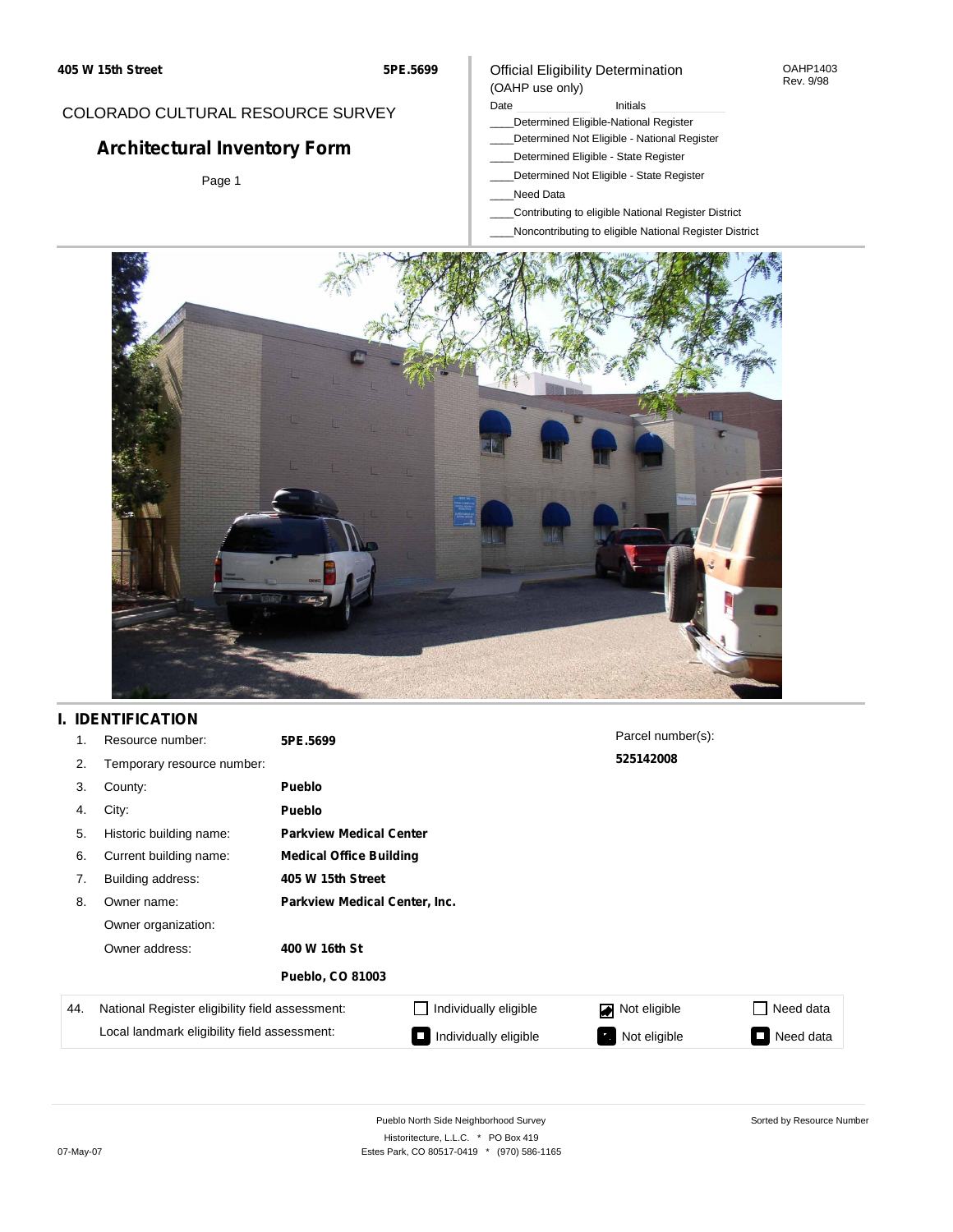Sorted by Resource Number

### **Architectural Inventory Form**

Page 2

| 9.  | P.M.<br>6th             | Township:<br><b>20S</b>                                                                                                                                                     | 65W<br>Range:                        |
|-----|-------------------------|-----------------------------------------------------------------------------------------------------------------------------------------------------------------------------|--------------------------------------|
|     | 1/4<br><b>SW</b><br>οf  | <b>SE</b><br><b>SW</b><br>of<br>1/4<br>1/4<br>of                                                                                                                            | 25<br><b>NE</b><br>1/4<br>of Section |
|     | 10. UTM reference zone: | 13                                                                                                                                                                          |                                      |
|     | Easting:                | 533947                                                                                                                                                                      | Northing:<br>4236860                 |
| 11. | USGS quad name:         | <b>Northeast Pueblo</b>                                                                                                                                                     | 7.5<br>Scale:                        |
|     | Year:                   | 1961 (Photorevised 1970 and<br>1974)                                                                                                                                        |                                      |
|     | 12. $Lot(s)$ :          | East 5 feet of Lot 12 and all of Lots 13, 14, and 15; Block 1 of Bartlett &<br>Miller Addition. Also south half of a fraction of Block 29 of Henry C.<br>Miller's Addition. |                                      |
|     | Addition:               | <b>Bartlett &amp; Miller Addition</b>                                                                                                                                       | Year of addition:<br>1871            |

13. Boundary description and justification:

**II. GEOGRAPHIC INFORMATION**

The boundary, as described above, contains but does not exceed the land historically associated with this property.

Metes and bounds exist:

П

### **III. ARCHITECTURAL DESCRIPTION**

| 14. | Building plan (footprint, shape):    | <b>Rectangular Plan</b> |                       |
|-----|--------------------------------------|-------------------------|-----------------------|
|     | Other building plan descriptions:    |                         |                       |
| 15. | Dimensions in feet (length x width): | 8,836 square feet       |                       |
| 16. | Number of stories:                   | 2                       |                       |
| 17. | Primary external wall material(s):   | <b>Brick</b>            | Other wall materials: |
|     |                                      |                         |                       |
|     |                                      |                         |                       |
| 18. | Roof configuration:                  | <b>Flat Roof</b>        |                       |
|     | Other roof configurations:           |                         |                       |
| 19. | Primary external roof material:      | <b>Asphalt Roof</b>     |                       |
|     | Other roof materials:                |                         |                       |

21. General architectural description:

Oriented to the east, this office building rests on a concrete foundation. A tan-brick veneer clads the exterior walls. Panels of brick on all but the north elevation and the parapet are painted brown. However, blue, glazed bricks are showing though the paint. Windows are 1-beside-1-light, sliding-sash, with aluminum frames and brick sills. Those on the lower level open behind heavy steel grilles. Fixed-frame, single-light windows appear in the south end of the west elevation, and in the second story of the northeastern bay. Most windows open beneath round, blue canvas awnings. Two doorways open in bays protruding from either end of the symmetrical facade. Both host aluminum-frame, plate-glass doors. The rear (west) elevation is similar to the façade, but, because of the slope of the terrain, the doorways enter the second story. Asphalt and gravel covers the flat roof, **which is surrounded by a parapet.**

#### 22. Architectural style:

**Modern Movements**

Other architectural styles:

Building type:

23. Landscape or special setting features: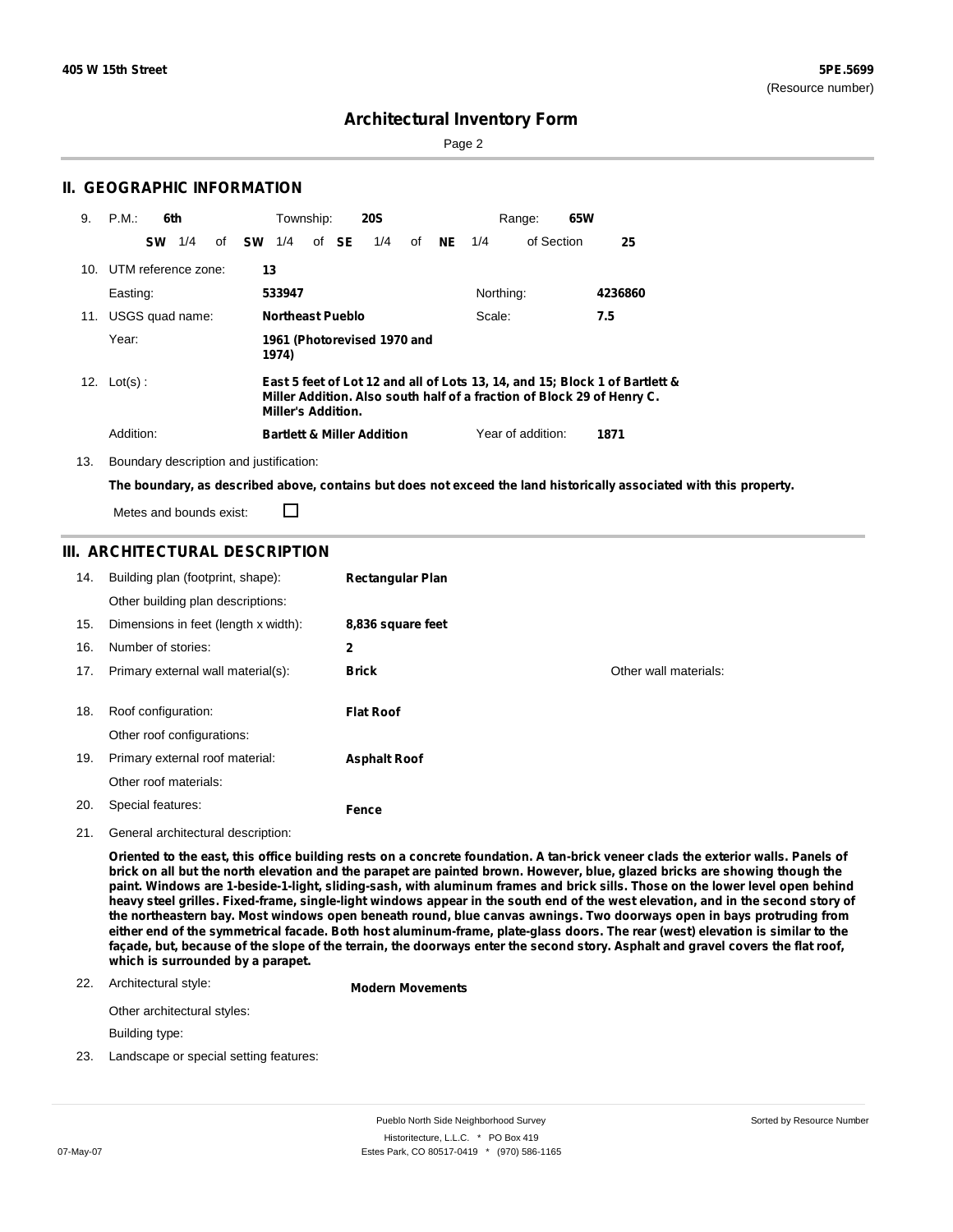## **Architectural Inventory Form**

Page 3

This property is located on terrain sloping downward from northwest to southeast, with an elevation of around 4,700 feet above mean sea level. The neighborhood features modest, one- and two-story houses. Setbacks from West 14th Street are generally the same on this block. This property is situated on the northwest corner of West 15th Street and North Grand Avenue. Grass covers the strips separating the sidewalks from the streets. A planted-grass yard, with mature landscaping, is located along the south side of the building. Brick planters fill the recesses of the building. Surrounding a sunken garden along the south side of the building is a brick wall capped by a metal mesh railing. To the east and west are macadam parking lots.

24. Associated buildings, features or objects: **No associated buildings identified.**

#### **IV. ARCHITECTURAL HISTORY**

| 25. | Date of Construction:  | Estimate:                                         | Actual: | 1963-64                                                                     |
|-----|------------------------|---------------------------------------------------|---------|-----------------------------------------------------------------------------|
|     | Source of Information: |                                                   |         | Pueblo County Office of Tax Assessor. Property information card [internet]. |
| 26. | Architect:             | unknown                                           |         |                                                                             |
|     | Source of information: |                                                   |         |                                                                             |
| 27. | Builder:               | unknown                                           |         |                                                                             |
|     | Source of information: |                                                   |         |                                                                             |
| 28. | Original Owner:        | Parkview Episcopal Hospital & Howard Whitlock Jr. |         |                                                                             |
|     | Source of information: |                                                   |         | Pueblo County Office of Tax Assessor. Property information card [internet]. |

29. Construction history:

According to Pueblo County Tax Assessor records, this building was constructed in 1967. However, a newspaper article from November 1963 reports that the building would be completed in December of that year. An analysis of the style, materials, and historical records corroborates the 1964-64 date. The only notable alteration since that time has been the painting of the blue**brick panels and parapets.?Ïÿ**

30. Location: **original** Date of move(s):

#### **V. HISTORICAL ASSOCIATIONS**

| 31. Original use(s):     | <b>Medical Business/Medical Office</b> |
|--------------------------|----------------------------------------|
| 32. Intermediate use(s): | <b>Medical Business/Medical Office</b> |
| 33. Current use(s):      | <b>Medical Business/Medical Office</b> |
| 34. Site type(s):        | <b>Medical Office Building</b>         |

35. Historical background:

This medical office building was constructed in late 1963 or early 1964 as part of the adjacent Parkview Episcopal **Hospital/Parkview Medical Center complex. The \$275,000-building was designed with office space for 14 physicians and** dentists. The first 2 physicians to open offices in the building were Dr. Clifford F. Bramer and Dr. Herbert H. Schneider. Dr. Bramer graduated from the University of Buffalo and began practicing in Pueblo in 1948. Dr. Schneider was a graduate of the University of Bern, Switzerland. He trained as physician in hospitals in Washington, D.C., and Albuquerque, N.M., before **coming to Pueblo. This building continues to house a variety of specialty medical professionals.**

Sources of information: 36.

**Pueblo County Office of Tax Assessor. Property information card [internet].**

**"Two Doctors Open Offices in Parkview Medical Center." Pueblo Chieftain, 5 November 1963, p. 3A.**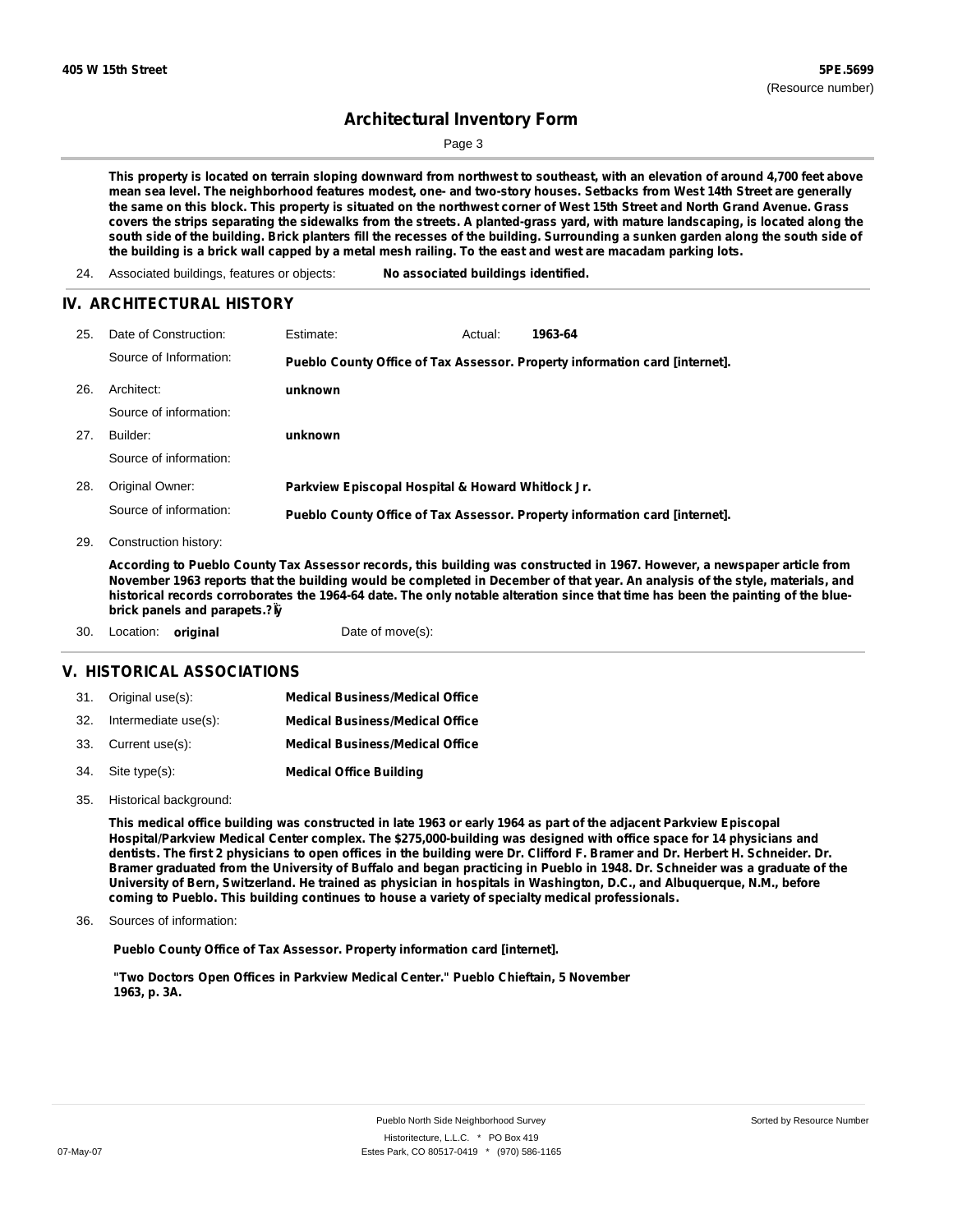Sorted by Resource Number

# **Architectural Inventory Form**

Page 4

|                                                                                                                                                                                                                                                                                                                                                                                          | <b>VI. SIGNIFICANCE</b>                                            |                                                                                                                                                                         |  |  |
|------------------------------------------------------------------------------------------------------------------------------------------------------------------------------------------------------------------------------------------------------------------------------------------------------------------------------------------------------------------------------------------|--------------------------------------------------------------------|-------------------------------------------------------------------------------------------------------------------------------------------------------------------------|--|--|
| 37.                                                                                                                                                                                                                                                                                                                                                                                      | Local landmark designation:                                        | Yes $\Box$<br>No.<br>LE.                                                                                                                                                |  |  |
|                                                                                                                                                                                                                                                                                                                                                                                          | Designation authority:                                             |                                                                                                                                                                         |  |  |
|                                                                                                                                                                                                                                                                                                                                                                                          | Date of designation:                                               |                                                                                                                                                                         |  |  |
| 38.<br>Applicable National Register criteria:                                                                                                                                                                                                                                                                                                                                            |                                                                    |                                                                                                                                                                         |  |  |
|                                                                                                                                                                                                                                                                                                                                                                                          |                                                                    | A. Associated with events that have made a significant contribution to the broad pattern of our history.                                                                |  |  |
|                                                                                                                                                                                                                                                                                                                                                                                          | $\mathbf{I}$                                                       | B. Associated with the lives of persons significant in our past.                                                                                                        |  |  |
|                                                                                                                                                                                                                                                                                                                                                                                          | П                                                                  | C. Embodies the distinctive characteristics of a type, period, or method of construction, or represents the work                                                        |  |  |
|                                                                                                                                                                                                                                                                                                                                                                                          |                                                                    | of a master, or that possess high artistic values, or represents a significant and distinguished entity whose<br>components may lack individual distinction.            |  |  |
|                                                                                                                                                                                                                                                                                                                                                                                          |                                                                    | D. Has yielded, or may be likely to yield, information important in history or prehistory.                                                                              |  |  |
|                                                                                                                                                                                                                                                                                                                                                                                          | $\blacksquare$                                                     | Qualifies under Criteria Considerations A through G (see manual).                                                                                                       |  |  |
|                                                                                                                                                                                                                                                                                                                                                                                          | ▰                                                                  | Does not meet any of the above National Register criteria.                                                                                                              |  |  |
|                                                                                                                                                                                                                                                                                                                                                                                          | <b>Pueblo Standards for Designation:</b>                           |                                                                                                                                                                         |  |  |
|                                                                                                                                                                                                                                                                                                                                                                                          | 1a. History                                                        |                                                                                                                                                                         |  |  |
|                                                                                                                                                                                                                                                                                                                                                                                          | $\mathbf{r}_1$                                                     | Have direct association with the historical development of the city, state, or nation; or                                                                               |  |  |
|                                                                                                                                                                                                                                                                                                                                                                                          | <u>1b. History</u>                                                 |                                                                                                                                                                         |  |  |
|                                                                                                                                                                                                                                                                                                                                                                                          | $\mathcal{L}_{\mathcal{A}}$                                        | Be the site of a significant historic event; or                                                                                                                         |  |  |
|                                                                                                                                                                                                                                                                                                                                                                                          | 1c. History                                                        |                                                                                                                                                                         |  |  |
| Have direct and substantial association with a person or group of persons who had influence on society.<br>$\mathcal{L}_{\mathcal{A}}$<br>2a. Architecture<br>Embody distinguishing characteristics of an architectural style or type; or<br>$\Box$<br>2b. Architecture<br>Be a significant example of the work of a recognized architect or master builder, or<br>п<br>2c. Architecture |                                                                    |                                                                                                                                                                         |  |  |
|                                                                                                                                                                                                                                                                                                                                                                                          |                                                                    |                                                                                                                                                                         |  |  |
|                                                                                                                                                                                                                                                                                                                                                                                          |                                                                    |                                                                                                                                                                         |  |  |
|                                                                                                                                                                                                                                                                                                                                                                                          |                                                                    |                                                                                                                                                                         |  |  |
|                                                                                                                                                                                                                                                                                                                                                                                          |                                                                    |                                                                                                                                                                         |  |  |
|                                                                                                                                                                                                                                                                                                                                                                                          | о<br>significant or influential innovation;                        | Contain elements of architectural design, engineering, materials, craftsmanship, or artistic merit which represent a                                                    |  |  |
|                                                                                                                                                                                                                                                                                                                                                                                          | 2d. Architecture                                                   |                                                                                                                                                                         |  |  |
|                                                                                                                                                                                                                                                                                                                                                                                          | о                                                                  | Portray the environment of a group of people or physical development of an area of the city in an era of history<br>characterized by a distinctive architectural style. |  |  |
|                                                                                                                                                                                                                                                                                                                                                                                          | 3a. Geography                                                      |                                                                                                                                                                         |  |  |
|                                                                                                                                                                                                                                                                                                                                                                                          |                                                                    | Have a prominent location or be an established, familiar, and orienting visual feature of the contemporary city, or                                                     |  |  |
| 3b. Geography                                                                                                                                                                                                                                                                                                                                                                            |                                                                    | Promote understanding and appreciation of Pueblo's environment by means of distinctive physical characteristics                                                         |  |  |
|                                                                                                                                                                                                                                                                                                                                                                                          | or rarity; or                                                      |                                                                                                                                                                         |  |  |
|                                                                                                                                                                                                                                                                                                                                                                                          | 3c. Geography                                                      |                                                                                                                                                                         |  |  |
| Make a special contribution to Pueblo's distinctive character.<br>$\mathcal{L}_{\mathcal{A}}$                                                                                                                                                                                                                                                                                            |                                                                    |                                                                                                                                                                         |  |  |
|                                                                                                                                                                                                                                                                                                                                                                                          | Not Applicable                                                     |                                                                                                                                                                         |  |  |
|                                                                                                                                                                                                                                                                                                                                                                                          | Does not meet any of the above Pueblo landmark criteria.<br>$\Box$ |                                                                                                                                                                         |  |  |
| 39.                                                                                                                                                                                                                                                                                                                                                                                      | Area(s) of Significance:                                           | <b>Not Applicable</b>                                                                                                                                                   |  |  |
| 40.                                                                                                                                                                                                                                                                                                                                                                                      | Period of Significance:                                            | n/a                                                                                                                                                                     |  |  |
| 41.                                                                                                                                                                                                                                                                                                                                                                                      | Level of significance:                                             | National:<br>State<br>Local<br>$\overline{\phantom{a}}$<br><b>The State</b><br>$\Box$                                                                                   |  |  |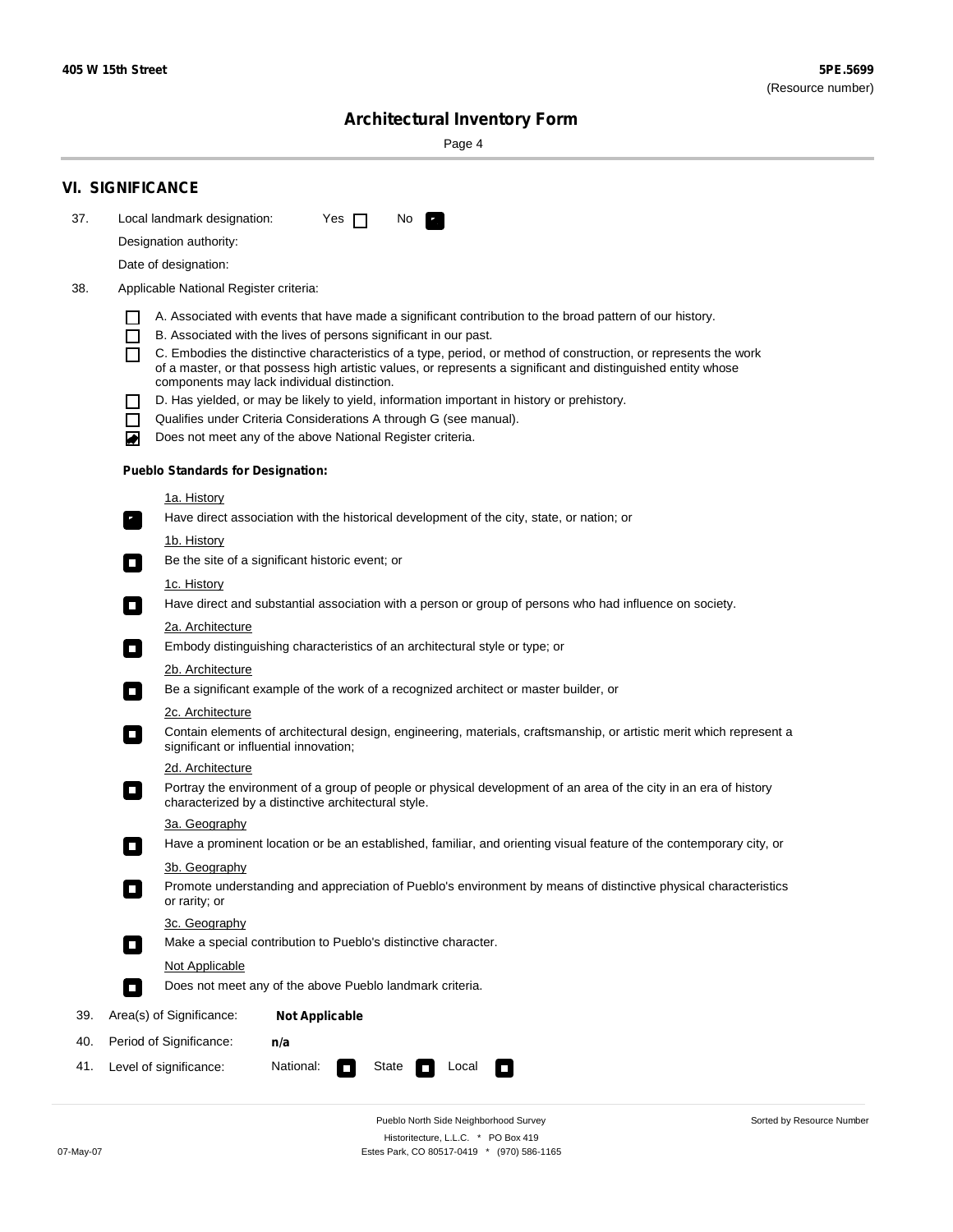# **Architectural Inventory Form**

Page 5

#### 42. Statement of significance:

Because this property is less than 50 years old and does not meet any of criteria considerations A through G, it is ineligible for listing in the National Register of Historic Places. Moreover, the architectural and historical significance are not to the extent that the property would qualify for individual listing in the Colorado State Register of Historic Properties or as a City of Pueblo landmark. Given its age, the property should not be considered a contributing resource within any potential historic **district.**

43. Assessment of historic physical integrity related to significance:

Constructed in 1967, this office building exhibits a high level of physical integrity relative to the seven aspects of integrity as defined by the National Park Service and the Colorado Historical Society: location, setting, design, materials, workmanship, feeling, and association. The only notable alteration has been the painting of the blue-brick panels and parapet.

### **VII. NATIONAL REGISTER ELIGIBILITY ASSESSMENT**



Yes Yes

m ш No **Ex** 

 $N$ o  $N/A$ 

 $N/A$   $\Box$ 

If there is National Register district potential, is this building contributing:

If the building is in existing National Register district, is it contributing: 46.

### **VIII. RECORDING INFORMATION**

| 47. | Photograph numbers): | <b>CD-ROM Photo Disc: North Side Photos</b><br>File Name(s): 15thstw405                                                       |
|-----|----------------------|-------------------------------------------------------------------------------------------------------------------------------|
|     | Negatives filed at:  | <b>Special Collections</b><br><b>Robert Hoag Rawlings Public Library</b><br>100 East Abriendo Avenue<br>Pueblo, CO 81004-4290 |
| 48. | Report title:        | <b>Pueblo North Side Neighborhood Survey</b>                                                                                  |
| 49. | $Date(s)$ :          | 07/18/05                                                                                                                      |
| 50. | Recorder(s):         | <b>Adam Thomas</b>                                                                                                            |
| 51. | Organization:        | Historitecture, L.L.C.                                                                                                        |
| 52. | Address:             | <b>PO Box 419</b>                                                                                                             |
|     |                      | Estes Park, CO 80517-0419                                                                                                     |
| 53. | Phone number(s):     | (970) 586-1165                                                                                                                |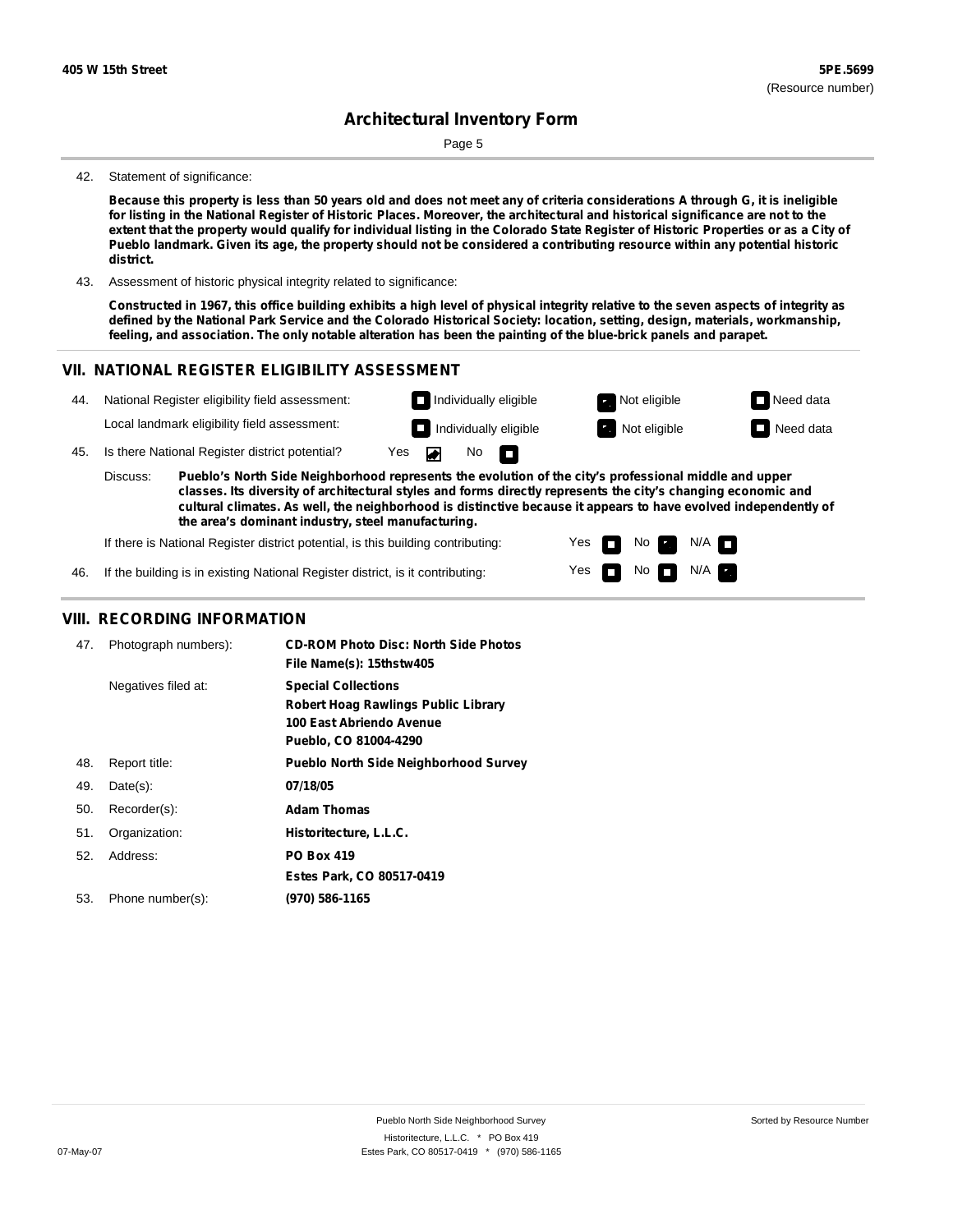

Page 6